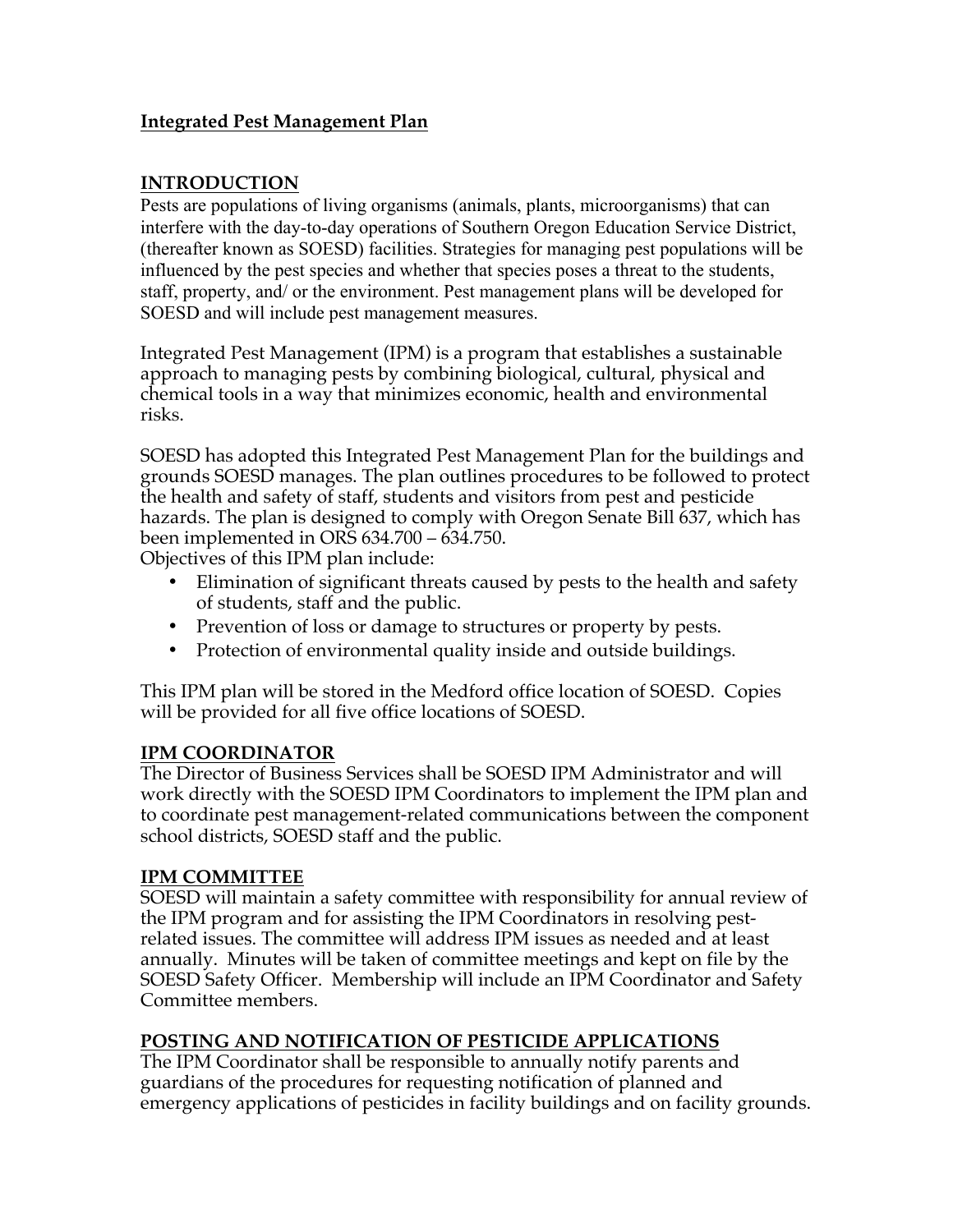When pesticide applications are scheduled in SOESD buildings or grounds, SOESD Service Providers and staff shall provide notification in accordance with law, including:

- 1. Posting a pest control information sign with the date, time and location of the application and the product applied in an appropriate area and including contact information for additional details.
- 2. Providing this information to all staff working in the building.
- 3. Providing this information to all parents and guardians who have requested notification of individual applications of pesticides.

Where pests pose an immediate threat to the health and safety of student or employees, SOESD may authorize an emergency pesticide application and shall notify within 24 hours parents who have requested such notification. Disinfectants, anti-microbials and self-contained or gel-type pesticide baits applied in inaccessible areas are exempt from posting or notification.

## **RECORD KEEPING & PUBLIC ACCESS TO INFORMATION**

SOESD will maintain records of all Service Provider visits and pest control treatments for at least three (3) years. Information regarding pest management activities will be made available to the public at the Medford office of SOESD. Requests to be notified of pesticide applications may also be made to this office. All parents and guardians will be informed of their option to receive notification of all pesticide applications at enrollment and once annually.

## **TRAINING**

All SOESD staff will be provided with training on SOESD's IPM policy at hire and during annual update training. Training will include the rationale for the IPM policy and program and specific elements including use of the pest-sighting log and prohibition of pesticide applications by non-licensed individuals.

Additionally, designated staff including the IPM Coordinator, custodians and those who conduct regular inspections of SOESD facilities will receive advanced training on identifying pest infestations and pest-conducive conditions. This training will improve the ability of SOESD staff to oversee Service Providers and SOESD staff compliance with SOESD's IPM policy and plan.

## **GENERAL IPM STRATEGIES**

Pest management strategies may include education, exclusion, sanitation, maintenance, biological and mechanical controls, and pre-approved, siteappropriate pesticides.

An Integrated Pest Management decision at SOESD shall consist of the following steps:

1. Monitoring with sticky traps to Identify pest species.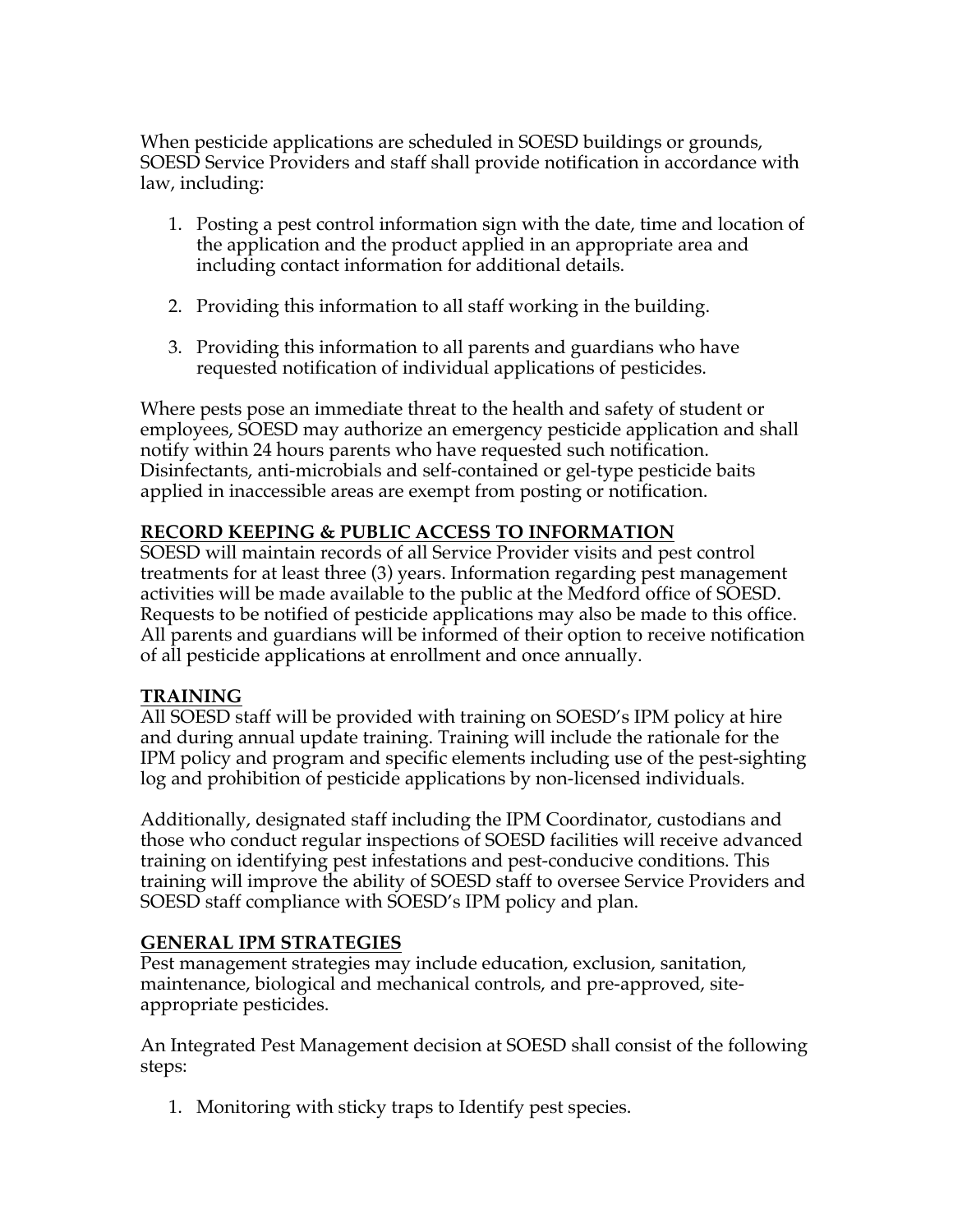- 2. Estimate pest populations and compare to established action thresholds.
- 3. Select the appropriate management tactics based on current on-site information.
- 4. Assess effectiveness of pest management.
- 5. Keep appropriate records.

Decisions concerning whether or not pesticides should be applied in a given situation will be based on a review of all available options. Efforts will be made to avoid the use of pesticides by adequate pest proofing of facilities, good sanitation practices, selection of pest-resistant plant materials, and appropriate horticultural practices.

When it is determined that a pesticide must be used in order to meet pest management objectives, the least-hazardous material, adequate for the job, will be chosen.

All pesticide storage, transportation, and application will be conducted in accordance with the requirement of the Federal Insecticide, Fungicide, and Rodenticide Act 7(United States Code136 et seq.), Environmental Protection Agency regulations in 40 CFR, Oregon Occupational Safety and Health Administration regulations, SOESD policies and procedures, and local ordinances.

No person shall apply, store, or dispose of any pesticide on SOESD properties without an appropriate pesticide applicator license. All pesticide applicators will be trained in the principles and practices of IPM and the use of pesticides approved for use by SOESD. All applicators must comply with the IPM policy and follow appropriate regulations and label precautions when using pesticides in or around SOESD facilities.

## **Indoor IPM Strategies**

Typical Pests: Mice, Rats, Cockroaches, Ants, Flies, Spiders, Termites, and Microorganisms

Entryways: Doorways, Overhead doors, Windows, and Openings around pipes, Electrical fixtures, and Duct (s).

- Keep exterior doors shut when not in use
- Place weather stripping around doors
- Caulk and seal openings in walls
- Keep vegetation at least one foot from the structure

Classrooms/Offices: Including Hallways, Offices and Classrooms

• Allow food and Beverages only in designated areas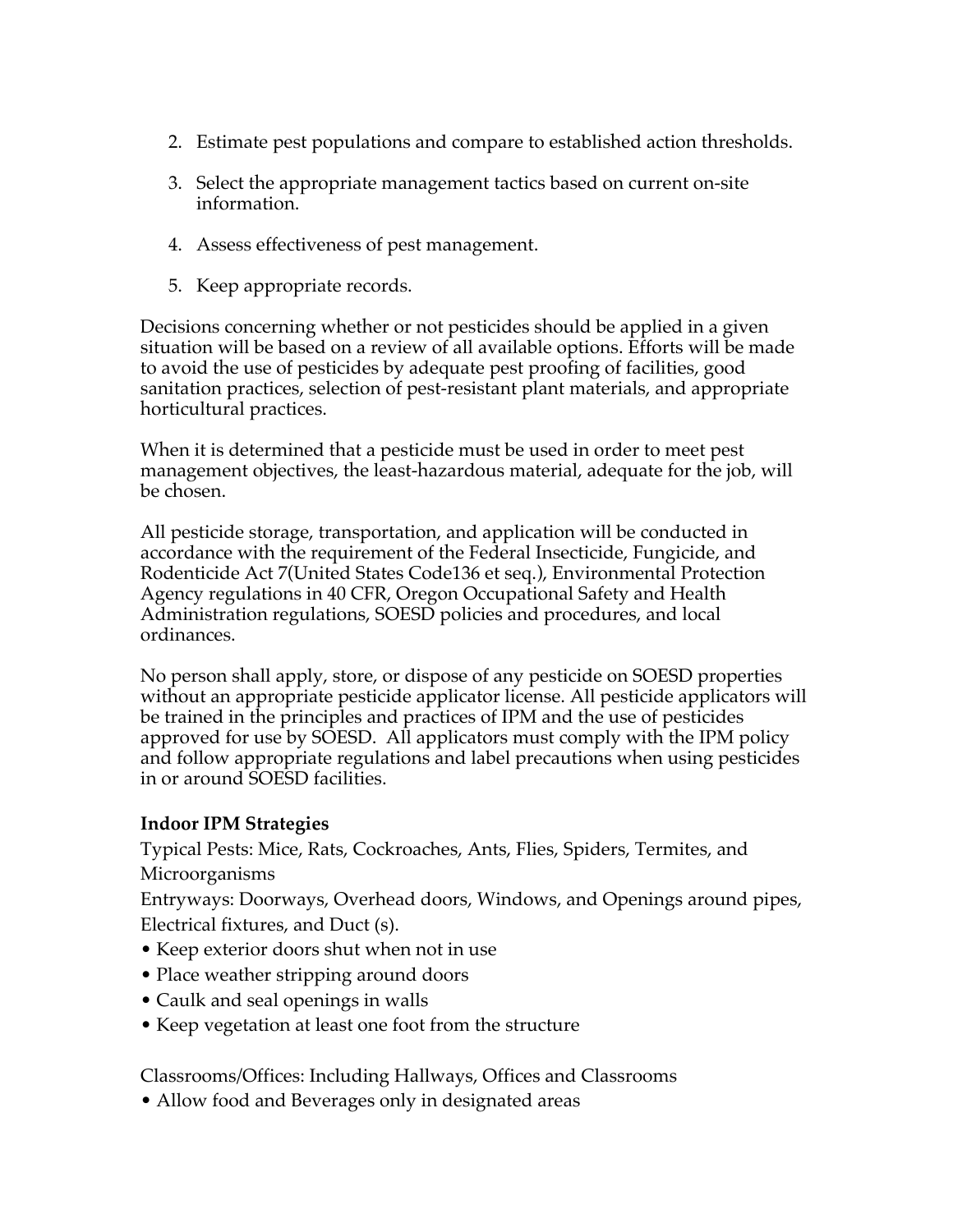- Corrugated cardboard cannot be stored in excess.
- Keep indoor plants healthy
- Keep areas dry as possible by removing standing water and water damaged and wet materials
- In all class rooms store animal foods in sealed containers and regularly clean cages
- In all areas remove dust and debris
- Routinely clean lockers and desks
- Frequently vacuum carpeted areas.

Food Preparation and Serving Areas: Cafeteria, Kitchen, Teacher's Lounge, Vending Machine areas and Food Storage Rooms

- Store food in containers that are inaccessible to pest
- Store waste in containers that are inaccessible to pests
- Remove all waste at the end of each day
- Place screens on vents, windows and floor drains.
- Corrugated cardboard must be removed immediately.
- Clean floor drains daily.
- Remove all food debris including crumbs
- Fix dripping faucets and other water leaks
- Promptly clean food preparation equipment after use
- Caulk or paint to seal cracks and crevices

Rooms with Extensive Plumbing: Bathrooms, rooms with sink, and Boiler Rooms.

- Promptly repair leaks and correct other plumbing problems
- Routinely clean floor drains, strainers and grates
- Keep areas dry
- Store paper products or cardboard boxes away from moist areas and direct contact with the floors

Maintenance Areas: Mechanical rooms, Janitorial rooms, etc.

- Allow eating only in designated eating rooms
- Clean trash cans regularly
- Use plastic liners in trashcans
- Keep areas clean and dry as possible
- Store paper products or cardboard boxes away from moist areas and direct contact with the floors and walls.

# **Outdoor IPM Strategies**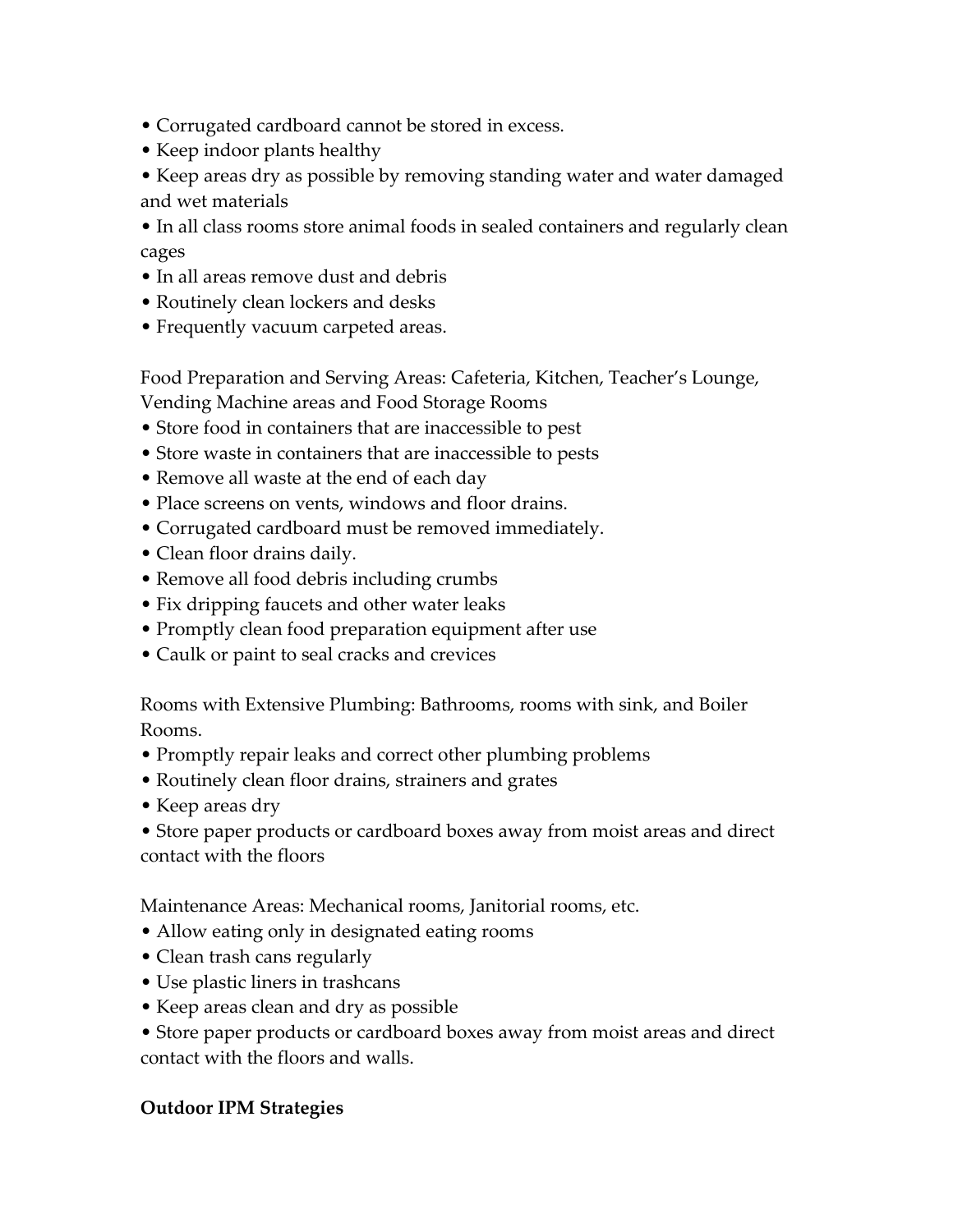Typical Pest: Mice and Rats. Turf Pest such as broad-leaf and grassy weeds. Insects such as beetle grubs or sod webworms and turf disease.

Ornamental pest such as plant diseases, insects such as trips, aphids, Japanese beetles and bagworms.

Parking Lots, Loading Docks, Dumpsters

- Regularly clean trash containers and gutters
- Regularly remove all waste and paper debris
- Secure lids on trash containers
- Repair cracks in pavement and sidewalks
- Provide adequate drainage

Turf: Lawns and Playgrounds

- Select turf type's best adapted for the area
- Adjust mowing height to grass type
- Vary mowing patterns to reduce soil compaction
- Do not over or under water turf water in the "A.M."
- Provide good drainage
- Periodically inspect turf for evidence of pest or diseases
- Have soil analyzed to determine fertilizer requirements
- Time fertilizer applications on an appropriate time
- Aerate soil periodically

Ornamental Shrubs and Trees

- Apply fertilizer to annual and perennials during active growing season
- Apply fertilizer to trees and shrubs early in the growth season or during the dormant season
- Prune branches to improve plants and prevent access by pest to structures
- Periodically inspect plants for evidence of pest or disease
- Remove susceptible plants if a plant disease recurs and requires too many resources to keep healthy
- Select replacement plants from among the disease resistant types

## Pesticide/Herbicide Applications

The IPM coordinator must approve applications

- An appropriate application uses the least toxic and most effective pesticide or herbicide
- Applications should be applied by licensed applicators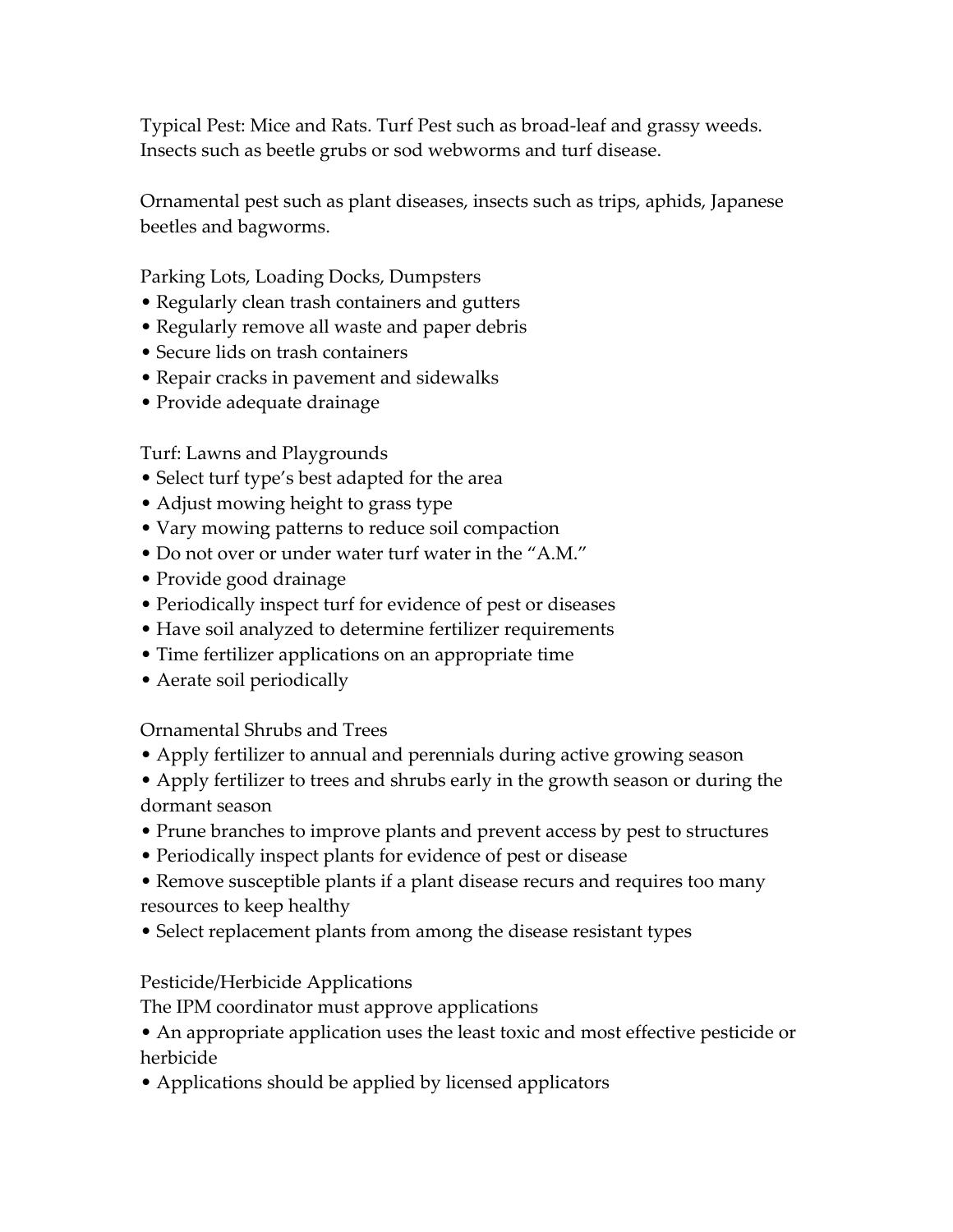• Applications will be applied when occupant are not expected to be present for at least 12 hours. A sign will be posted 24 hours before the application and remain 72 hours after application.

• Applications will be applied according to label directions

• Proper protective clothing or equipment will be used when applying chemicals.

• Areas will be properly vented after application

Storing Pesticides

• Pesticide and herbicides will be stored off site or in buildings that are locked and inaccessible to all undesignated personnel.

The storage area will have adequate ventilation.

- Pesticide and herbicides will be stored in separate locations.
- Storage facilities will be such that the risk of flooding and contaminating the environment will be minimal.
- The storage area will be free of ignition sources
- All pesticide and herbicides will be stored in their original containers with secure lids.

• If pesticide and herbicides are stored in occupied buildings precautions will be taken to ensure that the air in the storage space has no chance of mixing with the air in the central ventilation system. Containers will be inspected routinely for leaks.

## **SOESD SERVICE PROVIDER ROLES**

SOESD service providers including cleaning, pest control and landscape maintenance will be guided by written and signed contracts including SOESD developed IPM program specifications for structural pest control providers.

Service providers will be directed to provide special attention to pest-vulnerable areas including food storage, preparation and serving areas, washrooms, custodial closets, mechanical rooms and entryways into the building.

Service providers or other IPM experts will be asked to provide input on any SOESD facility renovation or reconstruction projects including reviewing plans for pest-conducive conditions, suggesting pest-proofing measures and inspecting construction where applicable to prevent and avoid pest problems.

## **SOESD STAFF ROLES**

SOESD administration will provide support to assist the IPM Coordinator in maintaining an IPM program that relies on minimal pesticide use. Such support will include efforts to promptly address any structural, horticultural, or sanitation changes recommended by the coordinator to reduce or prevent pest problems.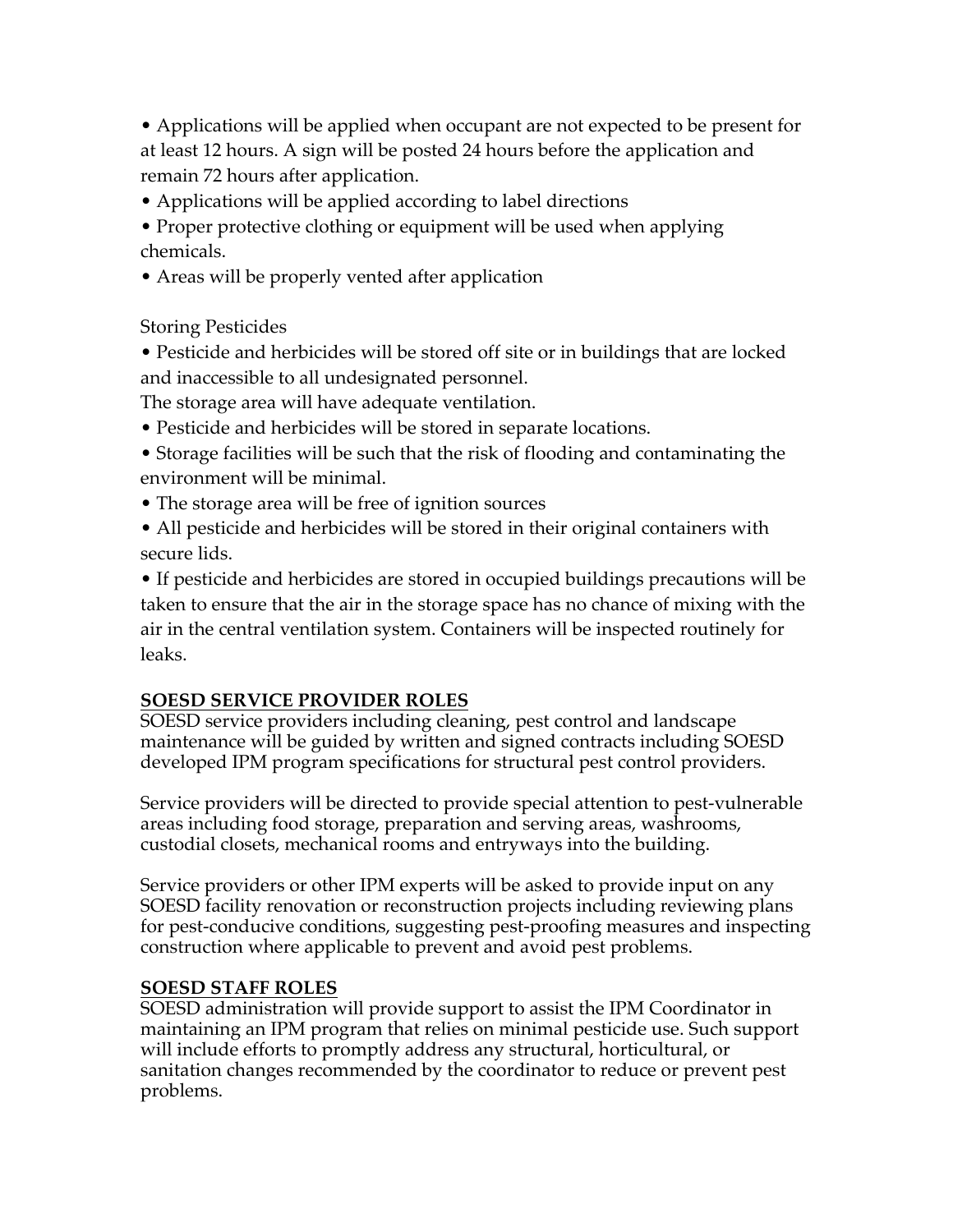Furthermore, SOESD administration will assist the Coordinator in developing and delivering materials and programs for staff, students, and the public to educate them about the importance of good sanitation and pest control.

The facility administrator is responsible for ensuring staff compliance with the IPM policy and plan.

#### **THRESHOLDS**

A threshold is the boundary between a tolerable and an intolerable level of a pest. The higher the threshold, the more pests can be tolerated. Some level of pest presence, except in the cases of a few serious health or quarantined pests, can usually be tolerated.

#### **Action Thresholds for SOESD Facilities**

#### **Ants (Carpenter)**

| Classrooms and other public areas:                      | 3 ants per room |
|---------------------------------------------------------|-----------------|
| Kitchen:                                                | 5 ants per room |
| Immediate action if ant colony inside or within 25 feet |                 |
| of any building                                         |                 |
|                                                         |                 |

#### **Bees (Honey)**

| Classrooms, Kitchen and Public Areas:                | 3 bees  |
|------------------------------------------------------|---------|
| Maintenance areas:                                   | 10 bees |
| Outdoors: No Action unless children are threatened   |         |
| and to be relocated by qualified beekeepers whenever |         |
| possible. Handled by a Qualified beekeeper whenever  |         |
| possible.                                            |         |

## **Cockroaches (German)**

| Classrooms and other public areas:                  | 1 per room                                                                                 |
|-----------------------------------------------------|--------------------------------------------------------------------------------------------|
|                                                     | 1+ cockroaches track down infestations, review sanitation, trash handling, clutter, open   |
|                                                     | equipment, check accessible areas; vacuum and otherwise clean room and apply containerized |
| baits or baits/gels for crack and crevice treatment |                                                                                            |
| Kitchen:                                            | 1+ cockroaches per room                                                                    |
| Maintenance areas:                                  | 1+ cockroaches per room                                                                    |

## **Grain and Flour pests**

Found in food for human consumption: 1 per package or container